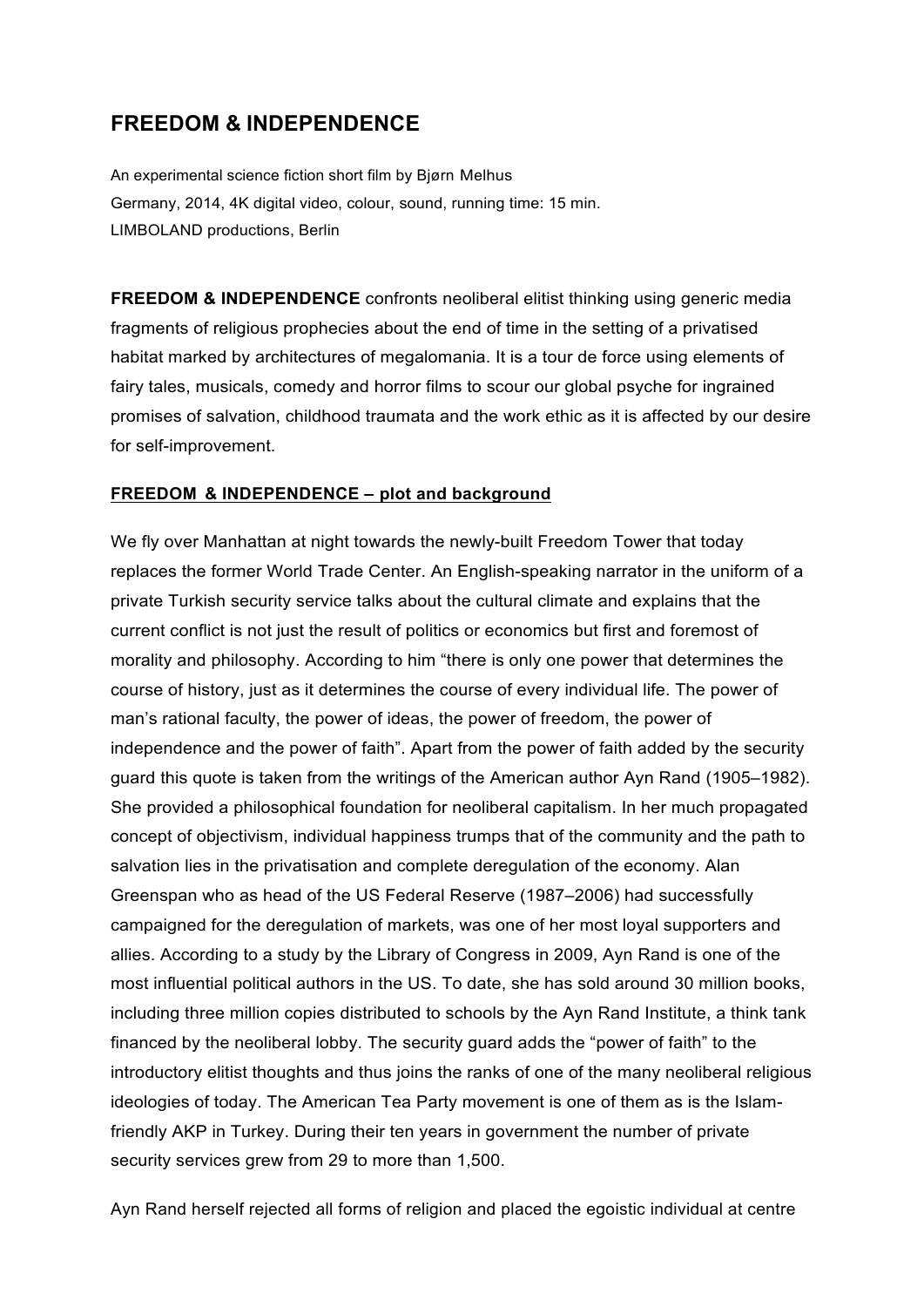of everything. "The future has not been written, there is no fate but what we make for ourselves", as the security guard puts it in FREEDOM & INDEPENDENCE before he witnesses a bizarre ritual. Out of the dark comes Randi, a larger-than-life representation of Ayn Rand and starts whipping capitalism into a psychic medium who is mumbling about god. In a trance-like state the figure starts singing a Christmas carol, unifying consumerism and religion. The scene is reminiscent of spiritual séances in the late 19 century. It finishes with a gush of ectoplasm which envelops the medium completely, turning into a sphere and moving up in the ceremonial space. After the plasm bubble has split we travel with two new cells, a blue one and a red one above gated communities and land in a beautiful new urban world. The two cells morph into the two main protagonists of this film, Freedom and Independence.

The terms are taken from the apocalyptic film "Armageddon" (1998) in which two space ships with the same names save the world from the impact of a deadly meteorite. Privately hired oilrig workers avert the disaster as government and NASA lack the necessary specialist knowledge. With a total box office of 553.7 million US dollar "Armageddon" was the commercially most successful film of 1998. The same year saw the release of "Deep Impact", a film with a similar plot and strong religious connotations where the space ship that saves the day is called "Messiah". Morgan Freeman plays the American president who sees prayer as the last resort. "Deep Impact" also did quite well at the box office with a total take of 349.4 million US Dollar and both films foreshadowed some of the ideological tendencies of the upcoming new millennium.

The two characters Freedom & Independence, dressed in tight sportswear, are happy about free markets, declare ownership of their surroundings and insist that the future of civilisation lies in privatisation. During an orgy of self-improvement using sports equipment, the Ayn Rand quotations are increasingly replaced by the rhetoric of Christian religious movies. In a nightmare sequence the clouds that have been cloned by some form of higher order hint at the start of the Apocalypse. When they awake from their dreams in a hotel room, Freedom & Independence talk about their religious feelings and their fear of death which essentially lies at the heart of all religious concepts. Feelings should not interfere with rationality says Randi who joins them on the phone. The Apocalypse cannot be stopped. The world implodes.

FREEDOM & INDEPENDENCE morph again into the original ball of ectoplasm and then are transformed into the psychic medium who enters the speaker system of a morgue and starts voicing his beliefs, using Morgan Freeman's voice from "Deep Impact". Randi insists on rationality and wakes several masked corpses and asks them for a proof of God. The answer is the first sentence of the American national anthem and the start of a musical that